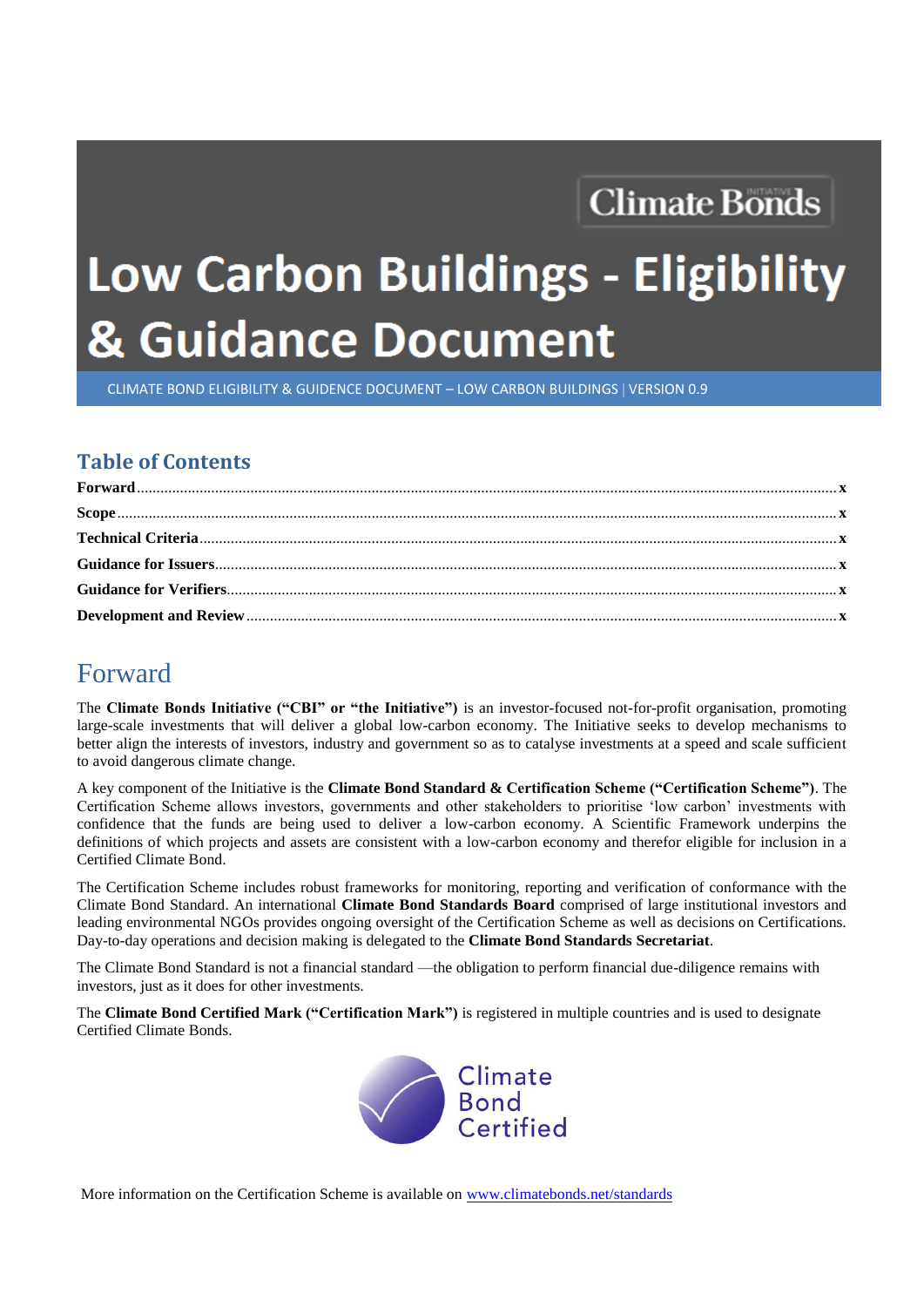

#### **Figure 1: Suite of documents making up the Climate Bond Standard**

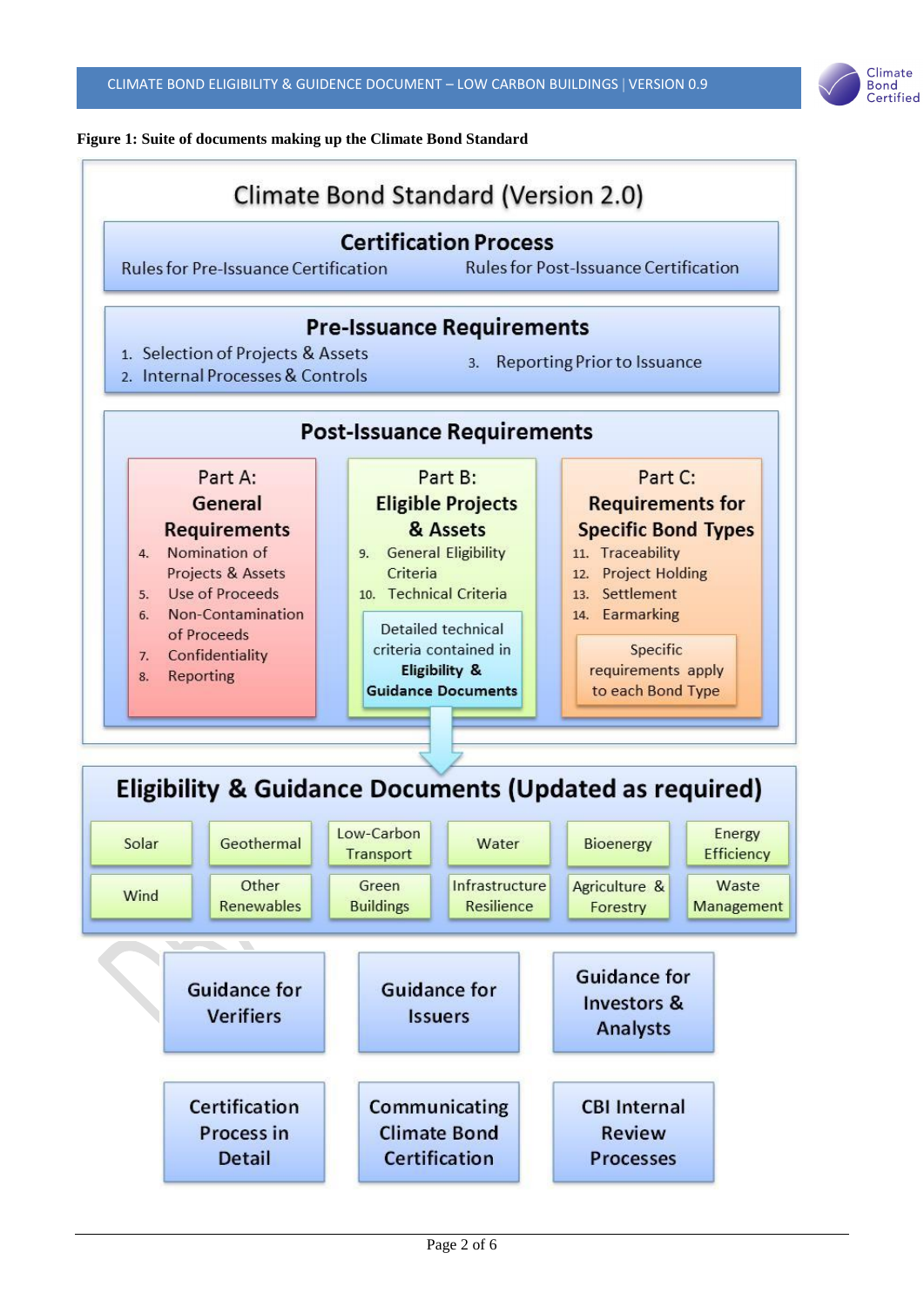

## **Scope**

This document consists of the technical eligibility criteria for Low Carbon Building projects & assets which are referred to in the Climate Bond Standard Part B: Eligible Projects & Assets. The full suite of documents for the Climate Bond Standard is illustrated in Figure 1.

This document also consists of guidance information for issuers looking to develop a Climate Bond to fund Low Carbon Building projects & asset and a verifier seeking to assure a Climate Bond against the Climate Bond Standard.

The purpose of this guidance information is to assist the issuer in understanding the application of the technical eligibility criteria in achieving Climate Bond Certification and assisting the verifier in identifying relevant risks and assurance procedures.

## **Technical Eligibility Criteria**

#### 1. Commercial Buildings (with CBI city emissions baseline)

- 1.1. For commercial buildings located in cities with an emissions baseline\* established at the city level, buildings qualify under the Climate Bond Standard if
	- 1.1.1. Their emissions performance meets the Climate Bonds hurdle\*\* derived from the emissions baseline
	- 1.1.2. They maintain that performance over the life of the bond or their carbon performance is improved over the term of the bond, to achieve a level of carbon performance equivalent to maintaining the Climate Bonds hurdle for the life of the bond.
- 1.2. Monitoring and verification is required annually for both pathways

\*The emissions baseline is established at the city level from actual operational data and represents the top 15% of citylevel emissions performance.

\*\* The Climate Bonds hurdle is set at the midpoint of the bond term based on a linear trajectory from the emissions baseline to an aspirational target of zero carbon in 2050.

#### 2. Commercial Buildings (without CBI city emissions baseline)

- 2.1. For commercial buildings located in cities where an emissions baseline cannot be established at the city level, or commercial buildings in developing economies, buildings qualify under the Climate Bond Standard if:
	- 2.1.1. They have achieved LEED gold or platinum certification, or equivalent under other building standards such as BREEAM and Green Star, within the last 5 years
	- 2.1.2. Achieve a minimum 30% emissions improvement against ASHRAE 90.1 criteria (a part of the LEED standard) or equivalent stringency of additional emissions improvements under other building standards or meet the carbon hurdles set in the IFC's Edge tool
	- 2.1.3. The green bonds linked to the building has a maximum term of 6 years Ongoing monitoring but no ongoing verification beyond that required by the building standard used is required.

#### 3. Residential Buildings

- 3.1. For residential buildings, buildings qualify under the Climate Bond Standard if:
	- 3.1.1. They have achieved compliance with a building code that is deemed equivalent to moving the building into the top 15% of the market in terms of emissions performance.
- 3.2. No ongoing monitoring and verification beyond that required by the building standard used is required, due to the practical limitations.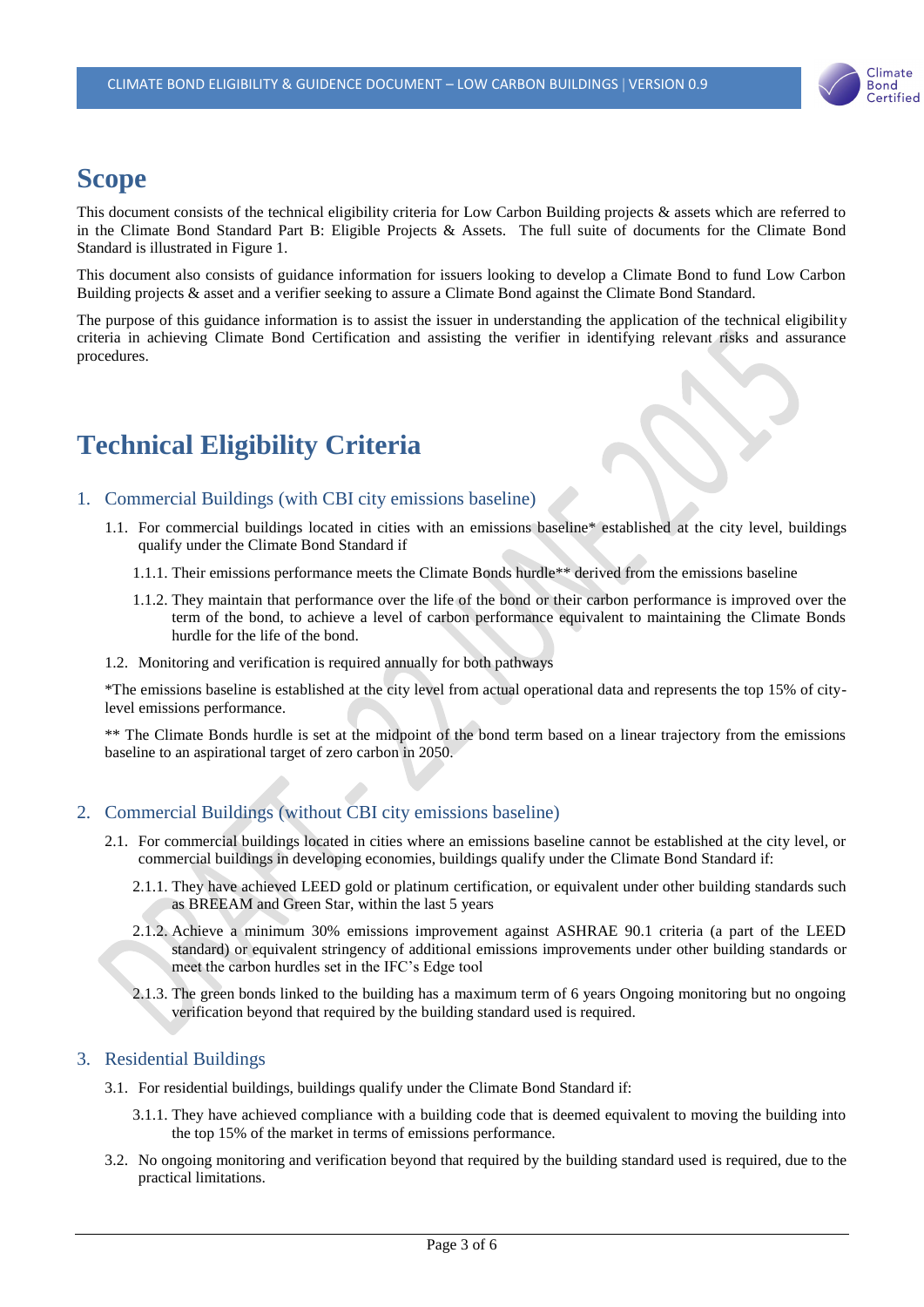

#### 4. Energy Efficiency Upgrades in Commercial or Residential Buildings

- 4.1. For energy efficiency upgrades in commercial or residential buildings, projects qualify under the Climate Bonds Standard if:
	- 4.1.1. The project specifies a percentage emissions reduction, or such a percentage reduction can be quantified for the project, relative to current performance of at least 50% for bonds with 30 year terms, and at least 30% for bonds with 5 year terms.
- 4.2. No verification beyond that required by the upgrade agreement or performance contract is required.
- 4.3. Annual reporting is required for commercial buildings; no ongoing reporting requirements apply to residential projects.

## **Guidance for Issuers**

- 1. Guidance on Commercial Building Requirements (with CBI city emissions baseline)
	- 1.1. The average of the portfolio needs to be in top %15 of the local market to qualify where financing is attached to the underlying performance of the portfolio – Certification can be provided for a single project or for an aggregation (pooling) of projects where GHG improvements are averaged across the pool
	- 1.2. An area weighted aggregation methodology will be used to enable aggregation of energy efficiency projects into larger scale opportunities
	- 1.3. The ambition set under the methodology is an ongoing improvement trajectory calibrated from local market performance, (e.g. top 15%) towards zero carbon by 2050
	- 1.4. A carbon intensity metric will be used with an area denominator (kgCO2/m2), rather than an occupancy denominator, as area can be more easily and robustly measured and audited
	- 1.5. The scheme will derive initial baselines from collection and analysis of actual operating building data for each asset type and geographical location where available, setting bespoke baselines for each group
	- 1.6. Mandatory disclosure of performance through annual self-reporting required

#### 2. Guidance on Commercial Building Requirements (without CBI city emissions baseline)

- 2.1. Certification can be provided for a single project or for an aggregation (pooling) of projects where GHG improvements are averaged across the pool. An area weighted aggregation methodology will be used to enable aggregation of energy efficiency projects into larger scale opportunities
- 2.2. GHG abatement attached to the Climate Bond will be deemed without additional verification requirements beyond those required by the building standard
- 2.3. No ongoing reporting requirements

#### 3. Guidance on Residential Buildings Requirements

- 3.1. Certification is dependent on demonstrated compliance with approved building codes or rating schemes
- 3.2. Building codes or rating schemes will be assessed by the Climate Bonds Energy Efficiency Technical Committee to ensure sufficient stringency that any compliant residential building will be designed to achieve performance within the top 15% of the local market
- 3.3. Certification can be provided for a single project or for an aggregation (pooling) of projects where GHG improvements are averaged across the pool.
- 3.4. GHG abatement attached to the Climate Bond will be deemed without additional verification requirements beyond those required by the building codes or rating schemes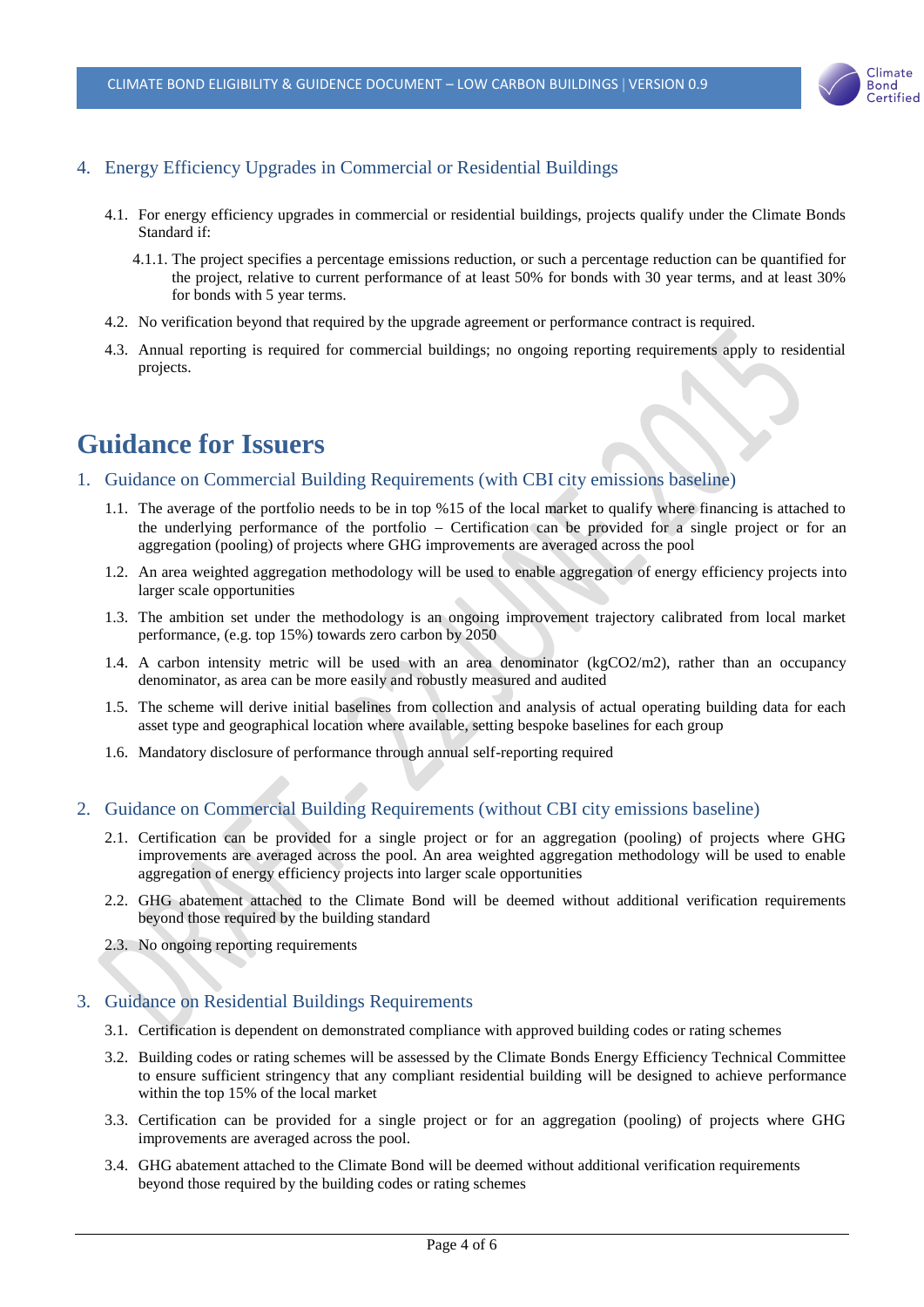

#### 4. Guidance on Energy Efficiency Upgrades in Commercial or Residential Buildings Requirements

- 4.1. Certification can be provided for a single project or for an aggregation (pooling) of projects where GHG improvements are averaged across the pool
- 4.2. GHG abatement attached to the Climate Bond will be deemed without additional verification requirements beyond those required by the performance contract or financial upgrade agreement
- 4.3. Annual reporting will be as required by the upgrade agreement for commercial projects
- 4.4. No ongoing reporting requirements for residential assets

## **Guidance for Verifiers**

[To be developed during Road-Testing & Consultation phase]

## **Development and Review**

The criteria for inclusion of Low Carbon Buildings in Certified Climate Bonds was developed by the Low Carbon Property Working Group comprised of 17 international experts.

[Description of the development and consultation process]

[Expectations for review of the criteria (timing, extent)]